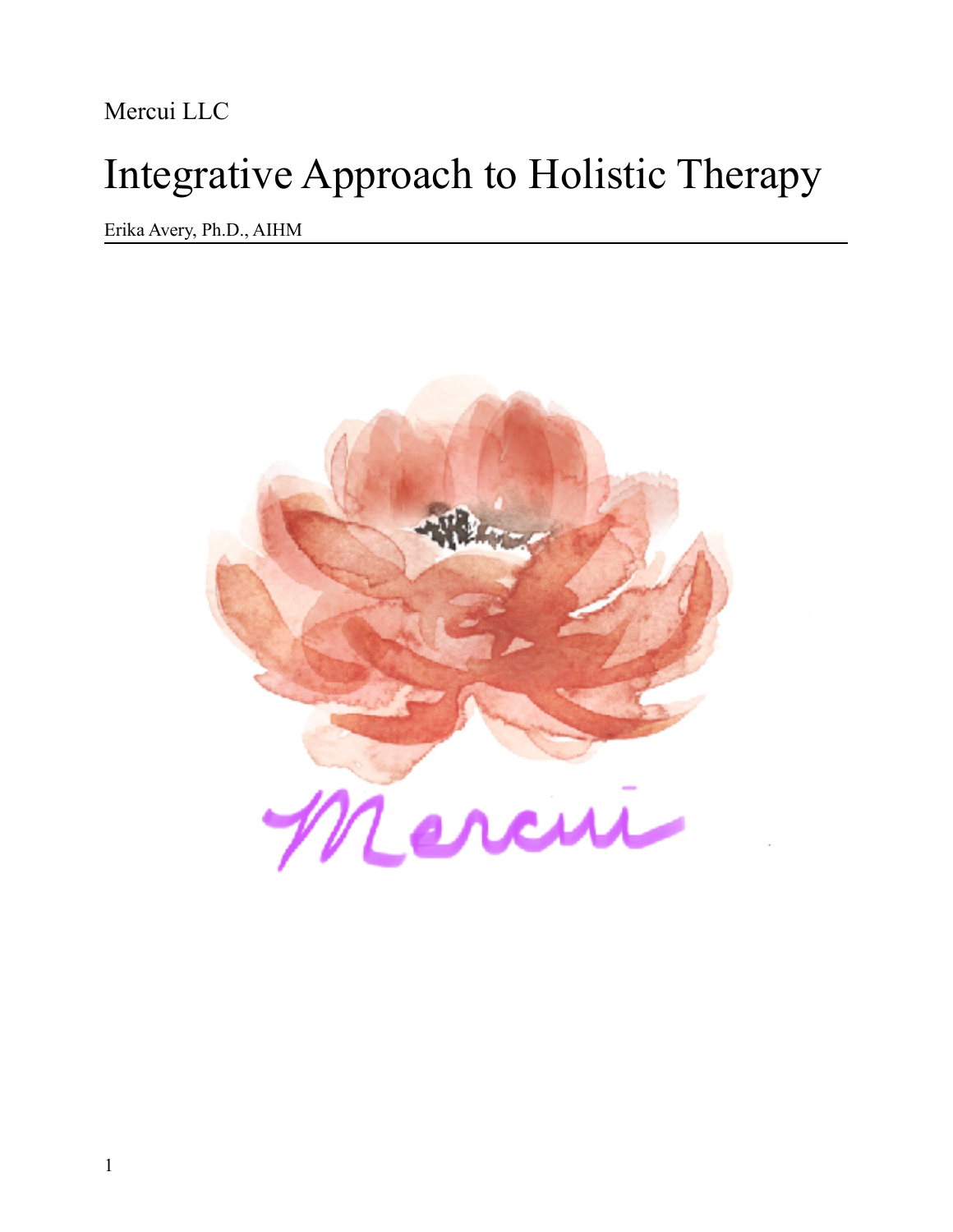Executive Summary

| <b>Individual 5 Bodies</b>                   | Description                                                                                                                                                                                                                                                                                                                                                                                 |
|----------------------------------------------|---------------------------------------------------------------------------------------------------------------------------------------------------------------------------------------------------------------------------------------------------------------------------------------------------------------------------------------------------------------------------------------------|
| <b>Physical Body</b>                         | The lowest or densest level is the physical body. It is<br>the foundation upon which everything else rests. It is<br>our connection to the earth and the source of our<br>physical energy. The physical body is identical with<br>what we see, feel, hear (i.e., when we scratch it), smell<br>and taste (if we lick it). It ends at the skin. It is what we<br>perceive with our 5 senses. |
| <b>Energy Body</b>                           | The 2nd level is the energy body or "electric body". It<br>is not only the summation of all electric and magnetic<br>events caused by the neuronal activity of the nervous<br>system.                                                                                                                                                                                                       |
| <b>Mental Body</b>                           | The next higher body, which call the mental body field.<br>Beliefs, attitudes and thoughts form and organize this<br>level. There is an individual mental field and a<br>consensus field (consensus reality).                                                                                                                                                                               |
| <b>Intuitive Body</b>                        | The 4th level is a level beyond the mind and beyond<br>language. It is the home of near death experiences, past-<br>lives, archetypes, spirit possession, ecstatic states,<br>karma and the expression of unresolved trans<br>generational family issues. The highest level at which<br>an interaction between clinician and client is possible is<br>the 4th level.                        |
| <b>Spirit or Self Healing</b><br><b>Body</b> | The 5th level is the plane of self-healing. I call this<br>level the "spirit body". The only relationship that exists<br>here is the relationship between the individual and the<br>existence.                                                                                                                                                                                              |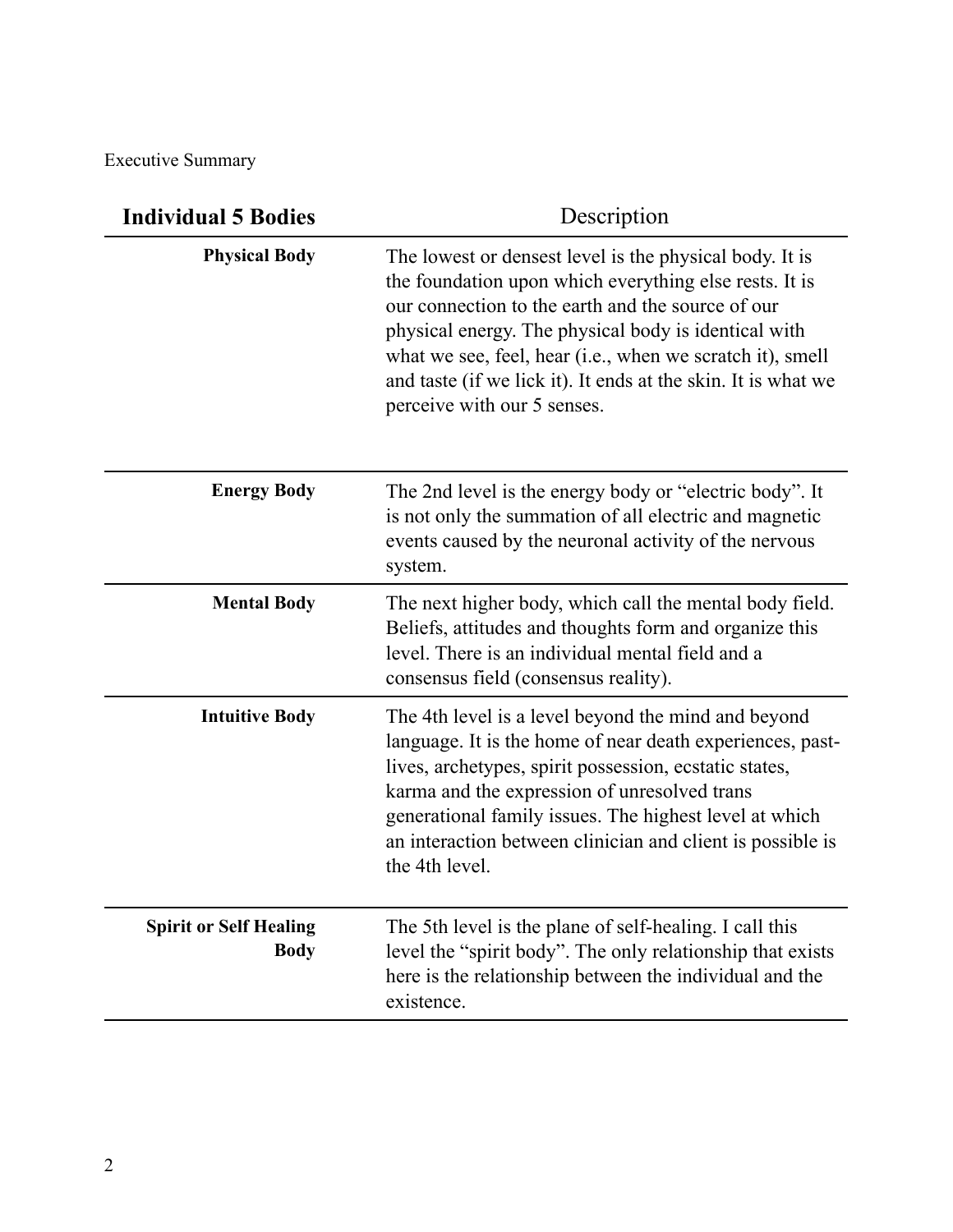Holistic medicine is a form of healing that considers the whole person- body, mind, spirit and emotions--in the quest for optimal health and wellness. holistic practitioners can

Integrative Treatment Modules in our program :

We work with body- mind- soul! We offer physical, energetic, intuitive and psychological care. Our practitioners offer practical solutions as a natural and regular part of their consultation or treatment protocol. Our patients need care on all levels of their existence. It is %99 effective and works. People really can recover from their chronic illnesses and addictions. But patients have to shift their way of being in the world on a deep level. They need guidance in the beginning then by learning and getting trained by these modules not only they are healing also they learn life skills to support themselves for lifelong difficulties as well ! For every pharmauetical medicine there will be a better one tomorrow. Every deep conflict that is resolved, is resolved for good. Learning is forever. Medicines are not. We exist in different dimensions simultaneously. The physical body exists within a sphere of invisible etheric bodies that each have their own anatomy and physiology. There is an alive and profound interaction between the different levels. When we die, the physical body stays behind – it is cast off. There seems to be a process after death in which also the emotional body (second level) and later the mental body are cast off. The 4th and 5th body survive. Every ancient culture knows this system and has described it in different terms. This healing system has evolved from interpreting the yoga sutras of Patanjali (which are believed to be over 10,000 years old) and from trying to express this ancient knowledge with contemporary language.

#### **1st module physical body**

———————————————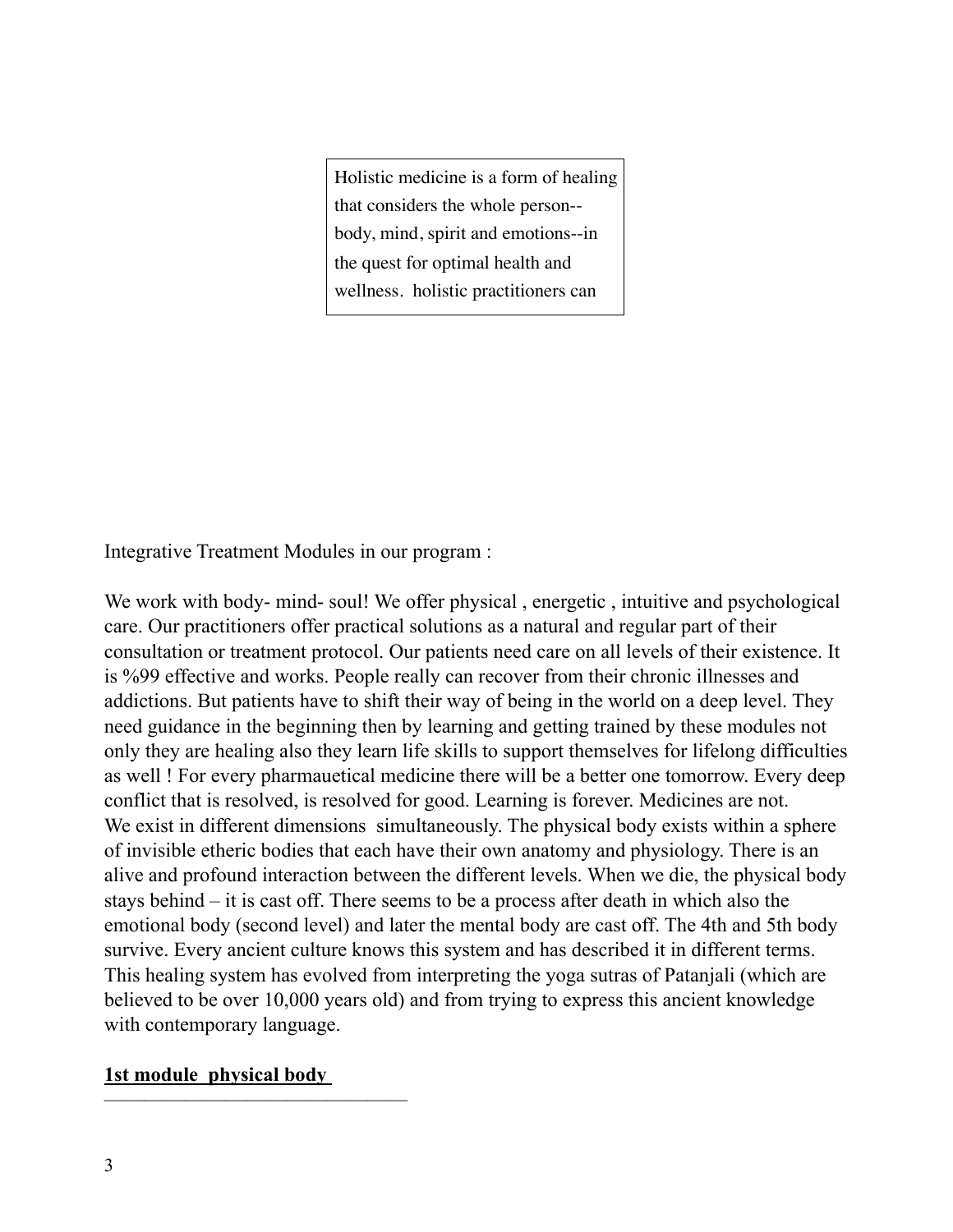The lowest or densest level is the physical body. It is less valuable . Instead, the physical body is the foundation upon which everything else rests. It is our connection to the earth and the source of our physical energy. The physical body is identical with what we see, feel, hear (i.e., when we scratch it), smell and taste (if we lick it). It ends at the skin. It is what we perceive with our 5 senses.

# Treatment:

There is much ongoing discussion as of how to approach the 1st part physical body . Everything from the Physicians , herbal / plant medicine, low potency homeopathics to orthomolecular medicine belongs here.

We use a basic set of principles:

a) Diet based on "Diet Therapy " (Food Pharmacy)". It scans all current and old literature on illness-specific diet research- including these 4 books: Metabolic typing Diet (Wolcott), Protein Power (Eades), The Blood Type Diet (D'Adamo), No grain Diet (Mercola) and prints out the most appropriate diet for this client in minutes. Food sensitivity test (takes minutes, no lab fee, very accurate)

+ Accurate forms of muscle testing; stands for "autonomic response testing". It is the author's advanced composite of hands-on examiniation techniques that uses changes in the autonomic nervous system as primary indicator of practitioner-elicited stress responses in the client's body. The "direct resonance phenomenon" allows to scan the body for specific infections, toxins and other "invisible" problems.

b) Exercise : at least 20 min every other day – balance between aerobic (hiking,running, bicycling, riding, skiing, swimming etc.) and anaerobic (weights) and stretching (yoga, pilates).

c) Balancing the hormones: 24 hr urine hormone test if needed. Possibly every 6 months for the first 2 years. We give herbal and homeopathic drainage remedies (using homeopathic Nosodes\* and Sarcodes\*\* (SANUM, HEEL, etc.), or other therapies such as Chelation, Liver, or Kidney detox, drainage remedies will help to eliminate waste, regenerate cells, and minimize a healing crisis. )for the organs which test with ART during the course of treatment. Use homeopathic hormones including HGH to balance the hormones, before resorting to "real" hormones

d) Heavy metal detoxification and treatment of infections belongs to this level as well (we have a special and differentiate protocols depends on the city/ country )

e) Always supplement the missing minerals (best test: autonomic response testing)

f) Shamanic massage , Crystal Massage

g) Dynamic Meditations, Kundalini Meditation

h) Dance meditation

I) Intense detox protocol for sunstance abusers and alcoholics ( NAD, Stem cell,

hydrocolon therapy, IV therapies and many more we discuss with client after detailed blood

- hormone tests)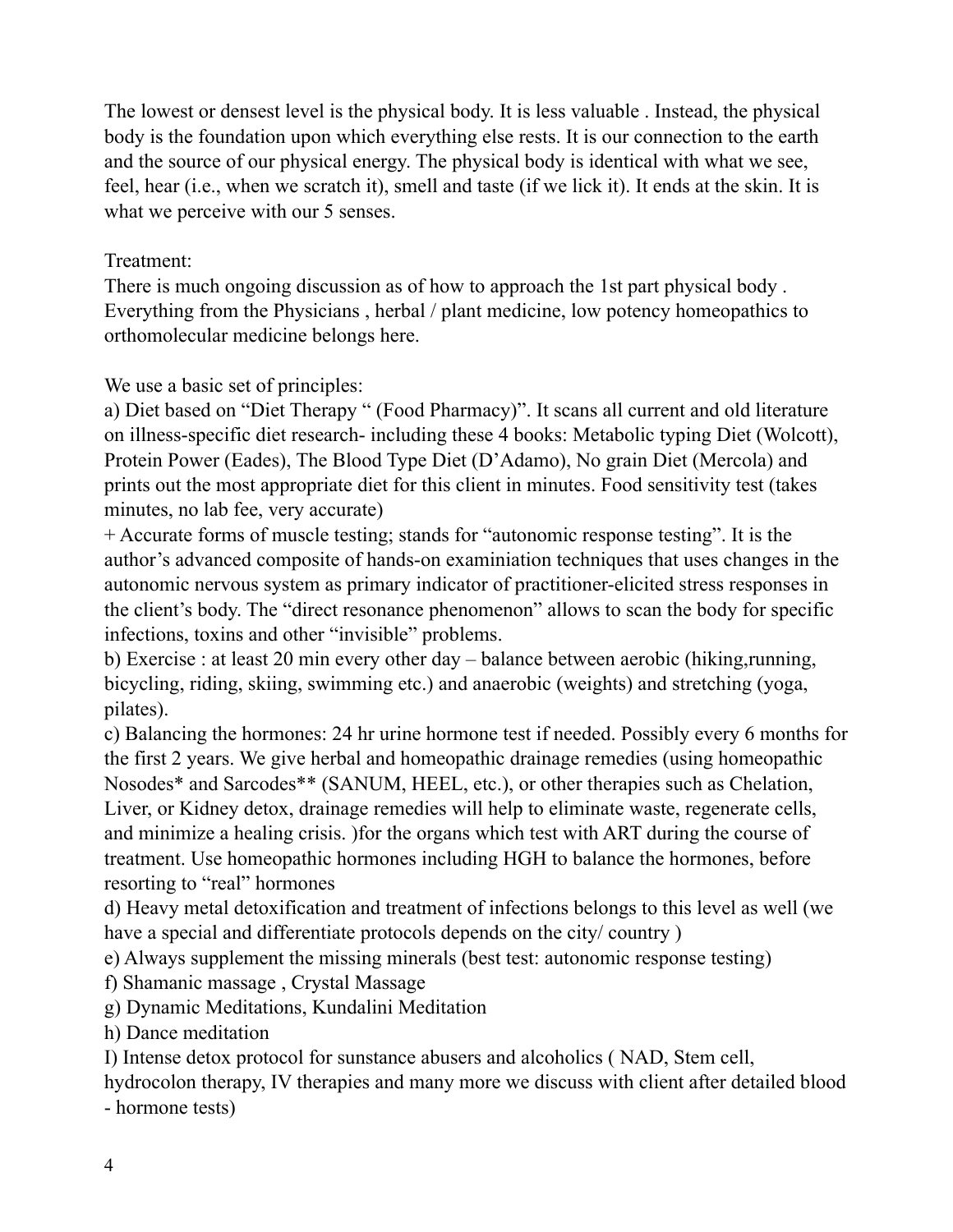### **2nd module energy body**

——————————————

The 2nd level is the energy body or "electric body". It is not only the summation of all electric and magnetic events caused by the neuronal activity of the nervous system. Most somatic and autonomic nerves in the body travel in the longitudinal axis of the body and the nerve currents spread as electric fields along these nerves. The magnetic fields created by these forces travel perpendicular to this axis into space. Even though their strength decreases with distance from the body, they extend into space beyond the skin. Theoretically, these biomagnetic fields extend into infinity. This is also the home of the other known forces in physics: gravitation, strong force and weak force. The most profound new knowledge on this level comes from the physicist Fritz-Albert Popp: each cell emits biophotons: light, which is highly coherent, polarized and "squeezed". The biophoton field created by the light emissions around the body regulates most metabolic enzymes inside the cells. It modulates neural transmission, neurotransmitter releases, detoxification and many other body functions.

# Treatment:

1. Biofeedback , Acupuncture works on this level . Possibly neural therapy \*\*\*depends on treating to pain and the results from kinesiology.

2. The best daily energetic hygiene routine is Qigong , breathwork, which is easy to learn and brings rapid results concious and subcoincious level. Spending time in nature restores magically the energetic balance in the body.

3. Cleaning up electrosmog in ones home and environment is a must: switch off bedroom electric circuits at night. No chordless phones recomwnded. Keep bedroom as dark and quiet as possible. De-install the near by cell phone tower. No TV or computer work at night.

\*\* Neural Therapy is a traditional German technique to balance the autonomic nervous system with injections of procaine, homeopathics, Enderlein remedies and more recently also with the use of microcurrent

# **3rd Module mental body**

———————————————-

The next higher body, which call the mental body field. Beliefs, attitudes and thoughts form and organize this level. There is an individual mental field and a consensus field (consensus reality). Rupert Sheldrake has named this level morphic field. Every idea or thought ever thought goes into this field and becomes part of an invisible library that can be accessed by anyone. Sheldrake has published his experiments in several books and scientific publications. Every emotion (2nd level) is preceded by a perception and a thought or chain of thoughts. Thoughts trigger emotions and other energy body changes, which in turn trigger change in the physical body. We are all surrounded by our own mental field, which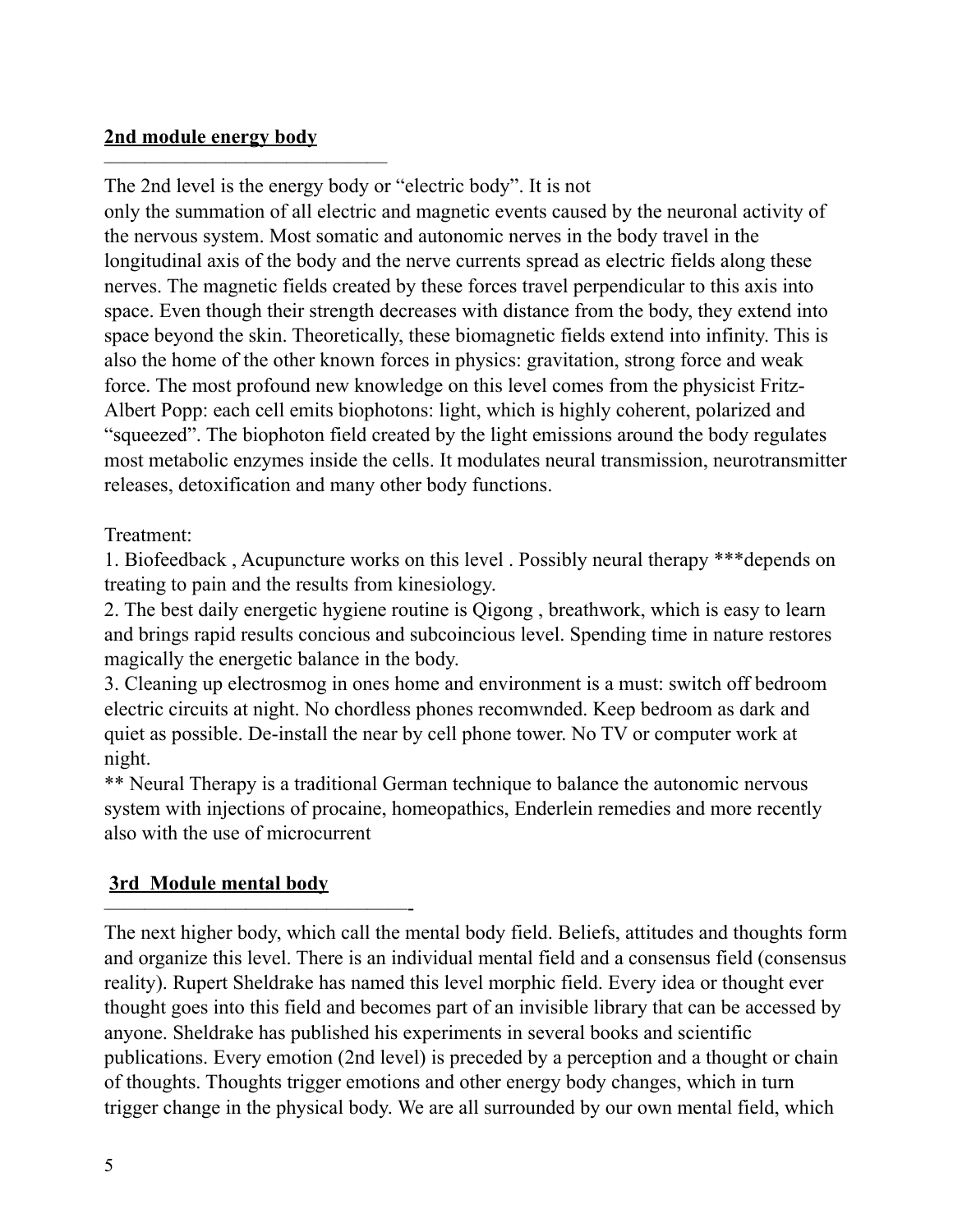in turn inter relates with the field of our human species. If a child cries in Africa, we are connected to it. If we have a diagnosed illness, the diagnosis acts like a curse: we start to think

act and feel as if we were those other people that have suffered this illness, whose family and loved ones suffered in certain ways, as if we were those that died. In medicine this is called the "nocebo" effect. It is most important to disconnect a sick patient from the mental consensus field of her/his illness. A patient's mental field can have partial tears and wounds just like the physical body. A mental field can be healthy and can be sick. These illnesses require different kinds of medications and interventions then illnesses on the physical level.

There is a lot of energetic modalities/tools we teach that belong here.

Most current energy psychology techniques also with elements of Eriksonian hypnotherapy, Gestalt therapy, family systems oriented psychotherapy and past-life therapy. Mental field therapy; It deals primarily with restricting belief systems and aims at resolving conflicts and trauma. It has emerged in Europe as the leading form of "energy psychology".

# Treatment:

Learning controlling thoughts ; negative thoughts turning to positive thoughts and learning focus, Zen meditation training , Mindfullness Meditation training , Radical Enquiry with Zen master, Bioenergetic body work training, Transcendantal breathwork training, Transessence techniques , Biofeedback , Guided counseling , hypnotherapy , self hypnosis , Somatic Experiencing and PsychoKinesiology are for me the most precise and effective treatments on this level.

Goal of the treatments are

1. To make traumatic events from the past conscious unless they already are as in Post Traumatic Stress Disorder.

2. Uncouple their ill making effect from the autonomic nervous system

3. Replace limiting beliefs that have been created as an ineffective way to deal with trauma with liberating beliefs. Always address the destructive beliefs of client's husband, wife, children, other relatives, doctors and caregivers and friends (for example ; "I know my wife will never get well"...)

Psychokinesiology (Accurate forms of muscle testing )to dialogue with the subconscious. It allows to retrieve and heal suppressed pain and memories in gentle, simple, brief and effective ways. This techniques books in Germany has been a bestseller in Europe for over 10 years.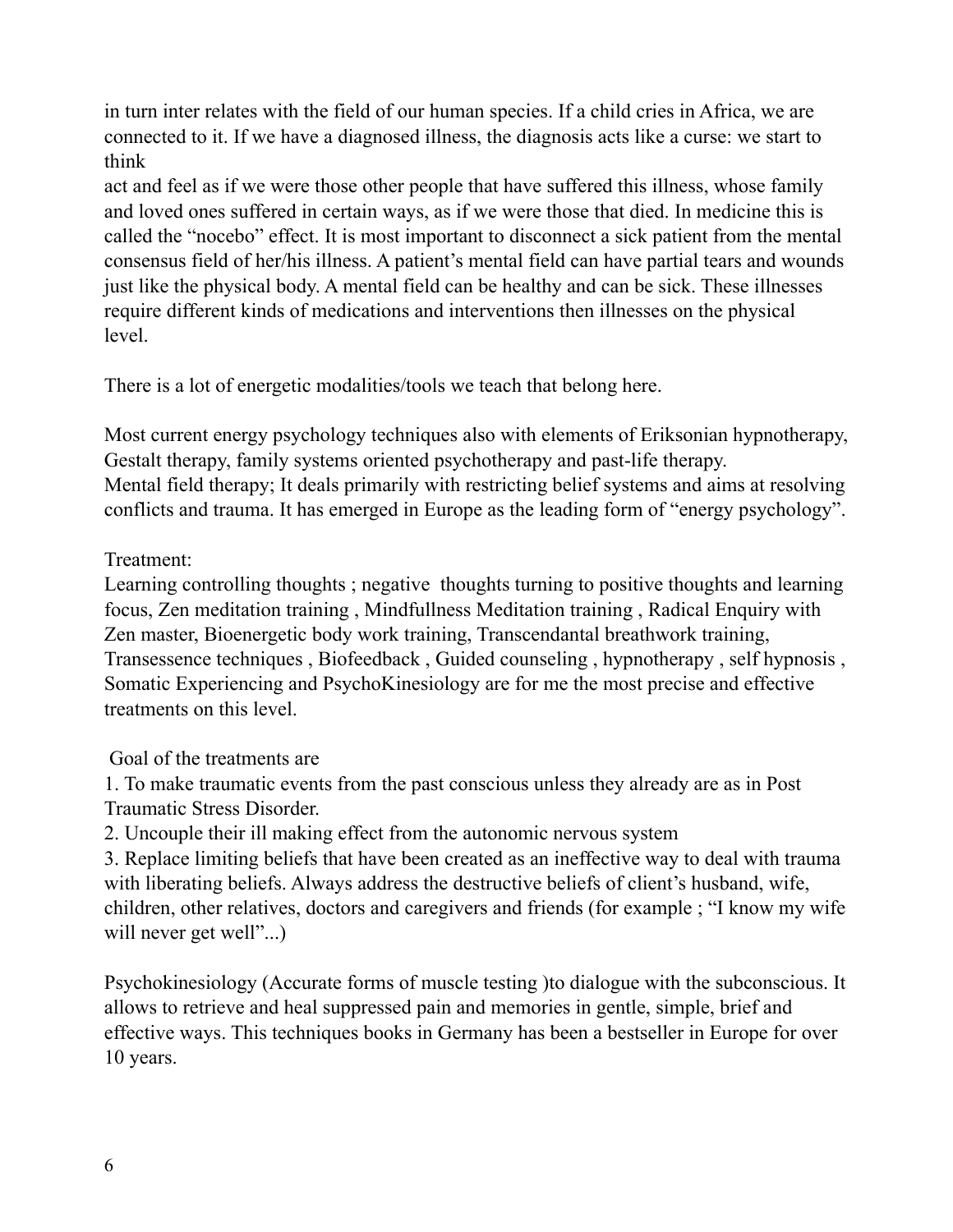#### **4th module intuitive body**

The 4th level is a level beyond the mind and beyond language. It is the home of near death experiences, past-lives, archetypes, spirit possession, ecstatic states, karma and the expression of unresolved trans generational family issues.

The highest level at which an interaction between physician and client is possible is the 4th level.

Treatment:

1-Bert Hellinger's Family Systems Oriented Psychotherapy and advanced Kinesiology , Kuantum Filed techniques are very effective at resolving most issues that belong to this level. Since this information is new and maybe strange to most, I will highlight the most important concepts.

The Kinesiology and Kuatum field techniques bring amazing results. It is important to be able to understand and draw a 3 generational geneogram for and with the client (which may require extensive research done by the client prior to treatment).

With family constellation ; The driving force behind it all, was the deep longing to belong, the deep unconscious archaic love of the child and the entanglements resulting from violation of natural orders if Nature and family.

I want to give some more details and some specific examples although dont forget these are not limited with these and they are only examples which every person and their case is different so the healing movements will be as well! The need and healing movement will come up in the sessions with individual.

These examples are for the young adult patience's family to ease their curiosity and intellectual mind.

The Common dynamics (I like to use the classic German terms some of which were first introduced by Sigmund Freud):

a) Nachfolge (following someone): "I follow you." Example: A mother dies at childbirth at age 22. The child lives. When the child turns 22, she commits suicide.

b) Uebernahme (carrying it for someone): "I do it for you.", "I leave for you (so you can stay)."

Example: A father is unhappy. He considers (unknown to anyone else) to leave the family. His 4 year old daughter develops cancer.

c) Identifikation (identification): "I am like you." Behavior patterns and events are repeated.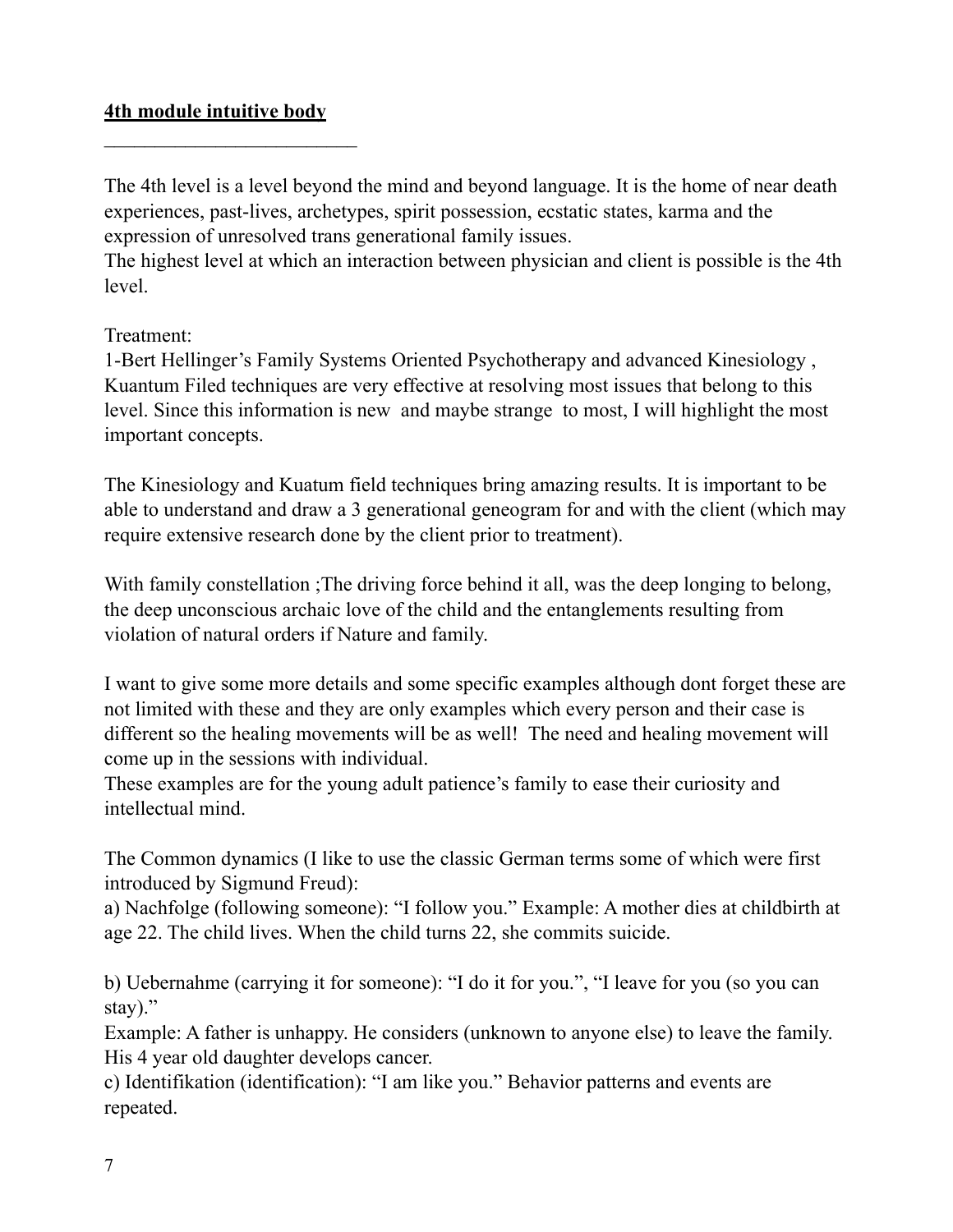Example: In a specific family, over generations, men around the age of 35 are involved in a huge business failure.

d) Doppelte Verschiebung (Double Displacement): "I take it from you (person 1) – this part displaces the subject – and project it on you (person 2) – this part displaces the object." Example: The client's father was chronically very angry at his wife. The daughter carries the anger for him (displacement of subject) and projects it onto her husband (displacement of object).

e) Unterbrochene Hinbewegung – B. Hellinger (Interrupted Forward Movement: "I want to be with you."

Example: A young girl was never held lovingly by her father. Her whole life becomes an attempt to finally be held by a man. It will always fail because of the displacement of the object. It can be completed in the Constellation sessions.

f) Atonement for personal or taken-on guilt.

 Example: A newborn looses his mother at birth. He will often live as if he does not deserve to be here. The healing sentence may be: "Dear mom, to honor you and your fate, I will make something special out of my life. I accept the gift from you with grace." A good movie the was released lately ("Saving Private Ryan") brings it all down to two words. A soldier is trapped during WWII behind enemy lines. Several other soldiers give their life to, successfully, save him. As his main savior (Capt. Miller) is dying and sees the enormous guilt in the eyes of Private Ryan, he says to him, "Earn it." By implications it meant: "Don't get stuck in the guilt. Do something good and special with your live that makes our death worth it."

## Feel the feelings

There are three levels of feelings.

a) Primary feelings: they come from deep within. They don't go away, when the client opens their eyes. They are strong, untamable and often last for 30 seconds or less. Having these feelings always moves the client in the directions of heal- ing with profound and lasting changes evident on the 3ird, 2nd and 1st levels!

b) Secondary feelings: they are more superficial. The client needs to think about the triggering content and close their eyes to keep feeling these feelings. They last as long as the client chooses to often for minutes or even hours. These feelings have very little lasting health benefits and no measurable effect on the lower levels.

c) Feelings carried for someone else ("I carry it for you"). This can represent a displacement.

Example: In a marriage often one partner ("the good one") displaces their feelings such as anger to the other, who expresses those feelings ("the bad one") as if it was her/his own.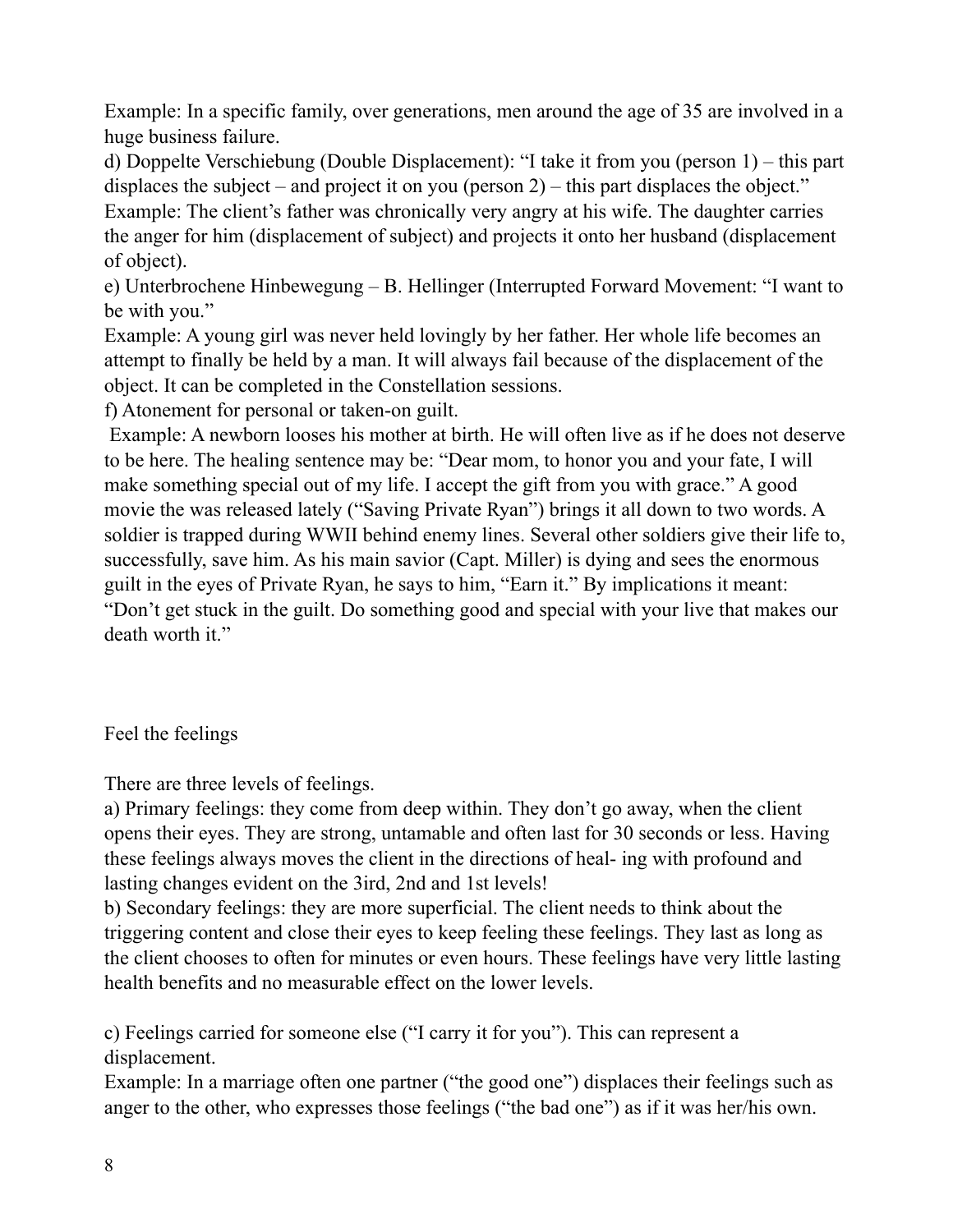"Taken-on feelings" can also be there, because the carrier either represents someone else in the family system ("Representation") or is identified with aspects of another person ("Identification").

d) Meta-feelings. These are feelings on a higher level.

Example: A mother pushes her 19 year old out of the home so he can become independent. The "normal" love of a mother would hold the young man and accept him still being there; the "higher" love can look tough.

4. The healing movement

e) Give the other person your deep respect and

take them into your heart (It is important to have intense eye contact on the inner picture).

f) Ask the other person to look kindly upon you and your children.

g) Turn towards the "here and now", i.e., your current partner.

Example: "Now I take you as my husband and man."

The proper attitude on the 4th level requires to not hold an intention of wanting the patient's symptoms to improve but to hold the intention that after the work is down there is more love, harmony and respect in the family. Working on the 4th level requires more skill, experience, maturity and sensitivity than the work on the other levels. It requires openness to real magic.

2-Kuantum field work and Shamanic Reiki which is powerful tools and it works with its own miracle ways.

3- Plant medicines and Shamanic works which is short cut for Subconcious mind and deeper level healing and need deeper level of integration after used! With integrative healers and shamans.

## **5th module spirit body/ self healing**

The 5th level is the plane of self-healing. I call this level

the "spirit body". The only relationship that exists here is the relationship between the individual and god. The fifth level is this part of God that reaches into us and wants to learn and experience the physical word through this individual with all his or her flaws, strengths and idiosyncrasies. A physician, psychologist, or guru who claims that he can be helpful on the 5th level is being arrogant, misleading, dangerous and simply wrong. Anyone who truly has experienced this level will have an attitude of deep respect and understands that it cannot be explained using language. And we can only offer some invitation this part. We as a team connect with shamans , monks , meditators and intuitive healers all over the world that they all pray for our clients healing when we start but powerful one is coming have to from the patients own heart. People too deeply involved in the "New Age" often have significant unresolved family issues or guilt (that is either taken on from another family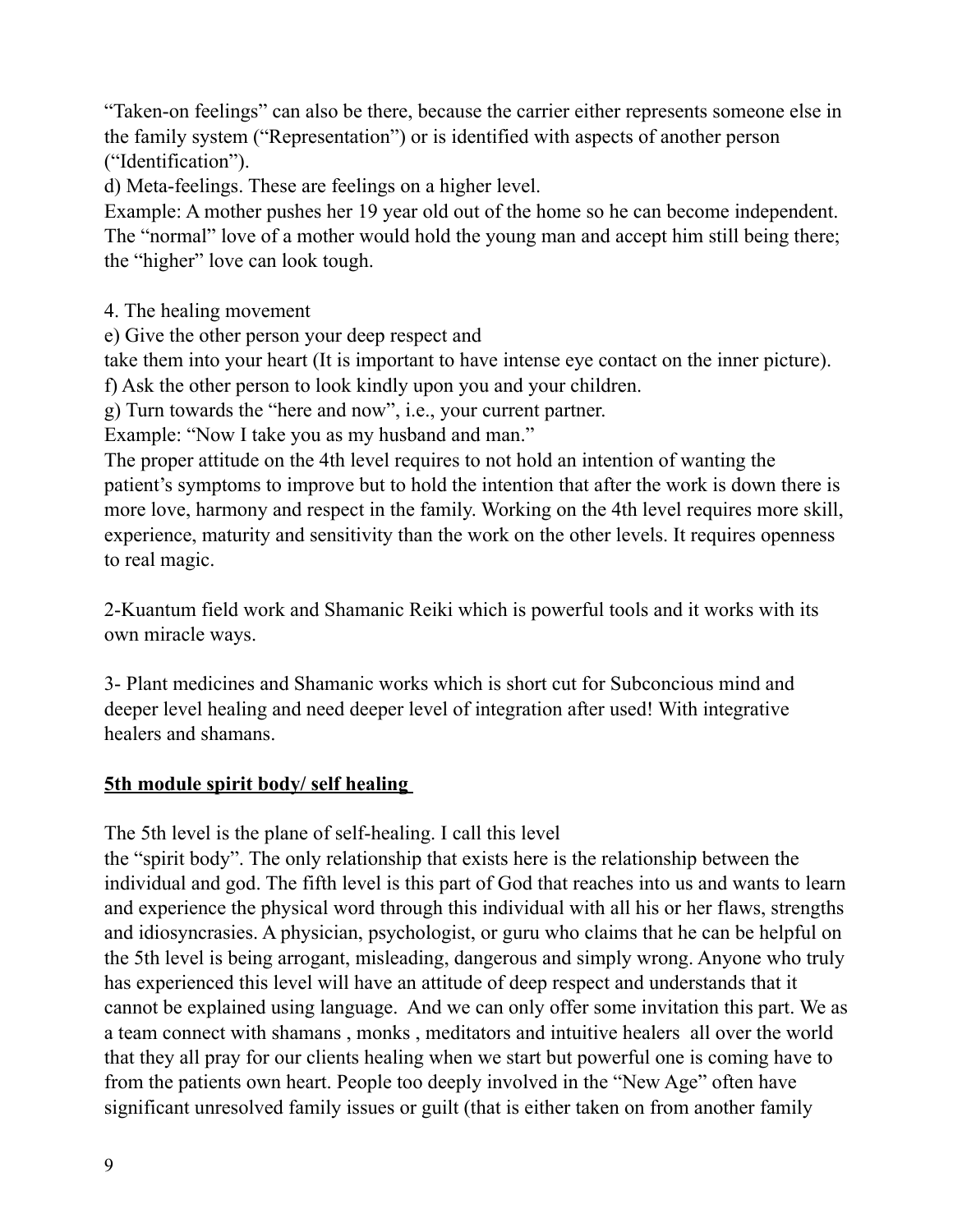member or "earned" through one's own mistakes). The pain and necessary healing work is often avoided by involving oneself in extensive spiritual practices that never seem to resolve the real issues.

#### Treatment:

Any exploration of this level is left to the patient. If the person is open in their heart to try we offer and show some simple rituals works wonders ! But trying is all patients own destiny and we deeply respect and embrace their choices and visions. An attitude of great respect and humbleness is the most appropriate.

## The Rules

## The Rules

Over the 20 years that I have been in practice all over the world and with many people , certain orders and rules have emerged and become obvious that appear to govern the relationship between these 5 modules of healing. In turn, each module has its own laws and its own order which needs to be acknowledged and understood. I will summarize only a few observations that may be helpful to others.

There are descending influences (trauma to a higher level causes problems in the lower levels) and ascending influences (the reverse). Healing impulses created with a practitioner on a higher level can penetrate downwards, but not upwards. Vitamin C (level 1) can- not change a post traumatic stress disorder (level 3). It really cannot. A healing intervention therefore must be either on the level where the illness was created or on one of the levels above. If the practitioner has no tools on the higher levels, he or she will not succeed with many clients. Each level can have blockages which prevent healing impulses from the higher levels to reach the physical world.

Each phenomenon that we observe in the physical realm seems to also occur simultaneously on the other 4 levels. In fact, the physical body is designed like a computer screen that makes visible and tangible that which happens in the new spirit (the 5th level). However, you can have problems in the higher levels, which have not yet penetrated down to the lower levels. This is most known in acupuncture, where disturbances on the 2nd level are picked up by the practitioner (using pulse and tongue diagnosis and understanding early warning signs) before symptoms occur. The traditional doctor of Chinese Medicine was only paid when the patient's physical body remained healthy. He/she had to pick up the disturbance on the 2nd level long before it penetrated down to the 1st!

An Example: ( Dont try or force the constellation exercise I did write as an example with your kids it may make opposite and unwanted results instead of healing ) But you may want to read my teachers book BERT HELLINGER. And work only with yourself privately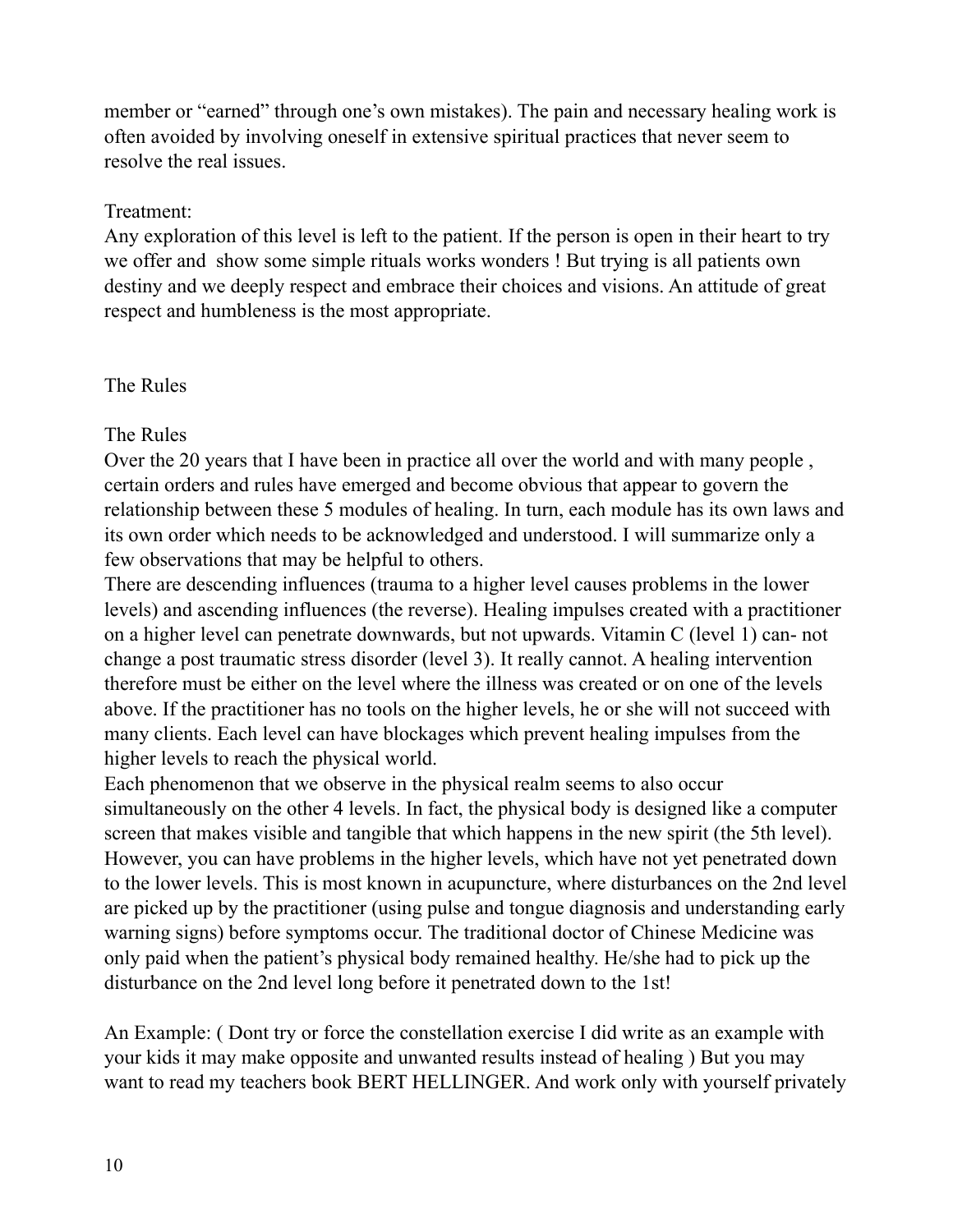with his exercises in his book , or gift to your lived ones his book to see if they interest! I highly recommend to do this way! This energetic work is sensitive ! )

True healing requires simultaneous work on all 5 modules.

The first level, the physical body, is the home of orthomolecular and conventional medicine. Let's assume a young female patient has the clinical diagnosis of "anorexia nervosa." We know that approximately 85% of these patients have a clinical zinc deficiency. Therefore, the causal diagnosis on the 1st level would be "zinc deficiency." The laws that govern this level are the laws of biochemistry and mechanics. If you keep her on a lifetime of zinc supplements, she would probably stay reasonably well.

However, looking at this patient on the 2nd and next higher level, the electromagnetic body, we may find that she has a hidden malabsorption syndrome caused by over-activity of the sympathetic celiac plexus (which leads to vasoconstriction of the absorbing lymphatics and blood vessels in the gut). This condition may respond well to periodic treatment with acupuncture or neural therapy. The patient would start absorbing zinc from the food again and would improve without zinc supplements. The 2nd level has an organizing effect on the 1st ! The laws that operate on this level are the natural laws of neuro-physiology (or the practical stepped down rules of acupuncture or autonomic response testing , kinesiology). Now let's look at the 3rd level, the mental field: this young woman may have an unresolved conflict with her father, who was very oppressive during her childhood – stern, punishing, critical and at times violent. The unresolved memory held in her limbic system is responsible for stimulating the hypothala- mus and sending sympathetic stress messages to the celiac ganglion, which is now in a pathological state of chronic arousal. Finding and resolving this conflict with a targeted and specific approach eliminates the focal area in the limbic system. The celiac ganglion cools off permanently and the patient starts to absorb zinc again – and gets well! The 3rd level has an organizing effect on the 2nd level and also on the 1st level! Vice versa, without the absorption of food (1st level) and a functioning autonomic nervous system (2nd level) the patient would not have the energy and functioning mind required to remember the past and work with it in a healing way. The energy, however, to do the necessary healing work comes from the lower levels! Therefore it is best for the patient to treat all levels simultaneously – take zinc or change her diet with more zinc include during the initial treatment period and have some neural therapy at the beginning of treatment. The laws that govern the 3rd level are the simple natural rules that are being gradually rediscovered by modern psychotherapy: nurture and love a child, provide it with opportunity to learn, keep it safe, nourished and warm. Each violation of these natural needs has consequences, leading to fairly predictable distortions of the mind, nervous and immune systems. Other "laws" and natural orders have been outlines by the leading psychologists of this century.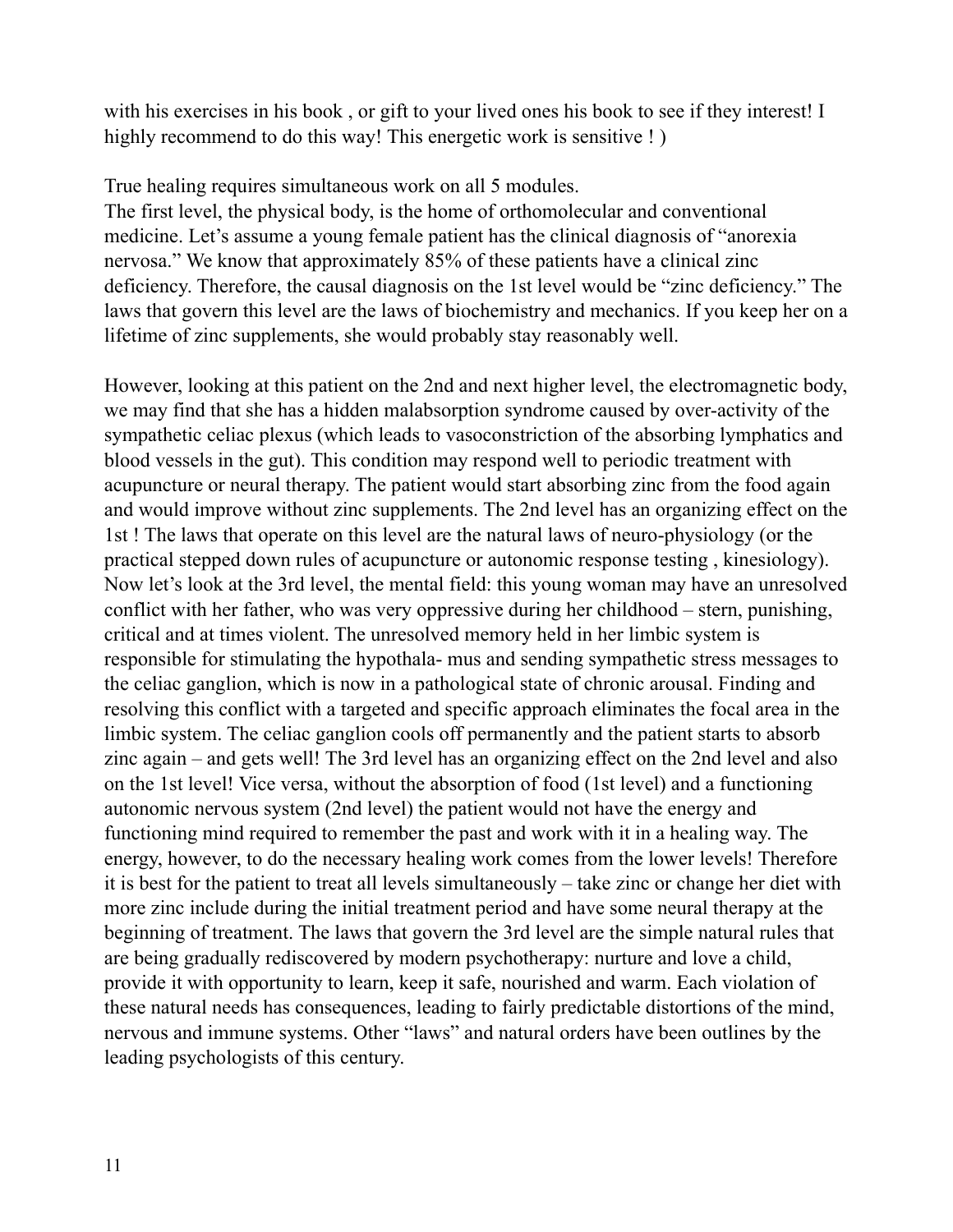Now let us go to the level 4th , the dream body or intuitive body. The typical family constellation in a young woman with anorexia looks like this: invisible to anyone on the outside, including the children in the family, the patient's father was deeply rejected by the mother, his wife, and subtly pushed her out of the family. The patient in turn is unconsciously loyal to the rejected father and holds the "magical belief" that if she disappears, the father would stay. "I leave you for you" is the operative sentence and sign of a deep and strong love and loyalty for the father. Anorexia is a way for the client to disappear. The father's oppressive behavior (behavior belongs to the 3ird level) was his way of responding to the wife's rejection of him (which in turn triggered and restimulated his unresolved childhood issues). If the therapist can facilitate healing in this situation, which may culminate in the child saying in the therapeutic session to the father (who does not need to be present): "Dear daddy! What happened between mom and you is none of my business. I am only your child. You are the grown up, and I am only your child. I trust that you can handle the issue with mom yourself! Look kindly upon me if I stay." And to mom: "Dear mom! I am only your child. Please look kindly at me when I stand by my father. He is the right and only father for me." Healing on this level often leads to instant disappearance of the associated unresolved conflicts on the 3rd level, and in this case, disappearance of the celiac ganglion dysfunction and therefore improved zinc absorption. Again, the energy required for this healing work has to flow upward from the lower, energy supplying levels. Simple interventions on the lower 3 levels would be laying the foundation to make the work on the 4th level possible. The laws that govern the 4th level are the rules and orders of Systemic Family Therapy "discovered" Bert Hellinger: in a family every member has an even right to belong. If someone denies this right to one of the members, another member will try to balance the family by self-excluding him/herself. The 10 commandments of the bible may be an attempt to formulate the laws operating on this level. Other rules are discussed in the book: Love's Hidden Symmetry by Bert Hellinger, which is a must for anyone working on this level. Issues such as spirit possession, evil entities, alien takeovers and implants, etc. seem to loose their grip on us when the family of the client is in a state where there is respect and love between all the family members of the system. A family system is comprised of the genetically linked persons of the last 3 generations and all of their respective partners.

What about the 5th level, the spirit body then? Here are a few hints: it would be a good start, if after resolution of the physical problem both the physician and the patient turned inwards and upwards with an attitude of gratefulness. For the client to do something "good" with the newly gained hope and vitality and clarity may be the appropriate concluding work on the 5th level. Simply praying or meditating in a cave may be enough, but maybe not. If the work on the 5th level is not completed there may be a gradual relapse of the condition. The laws that are operative here are gradually revealed to us as we mature.

The practical conclusions for leading a healthy ltowards well-being may look like this: